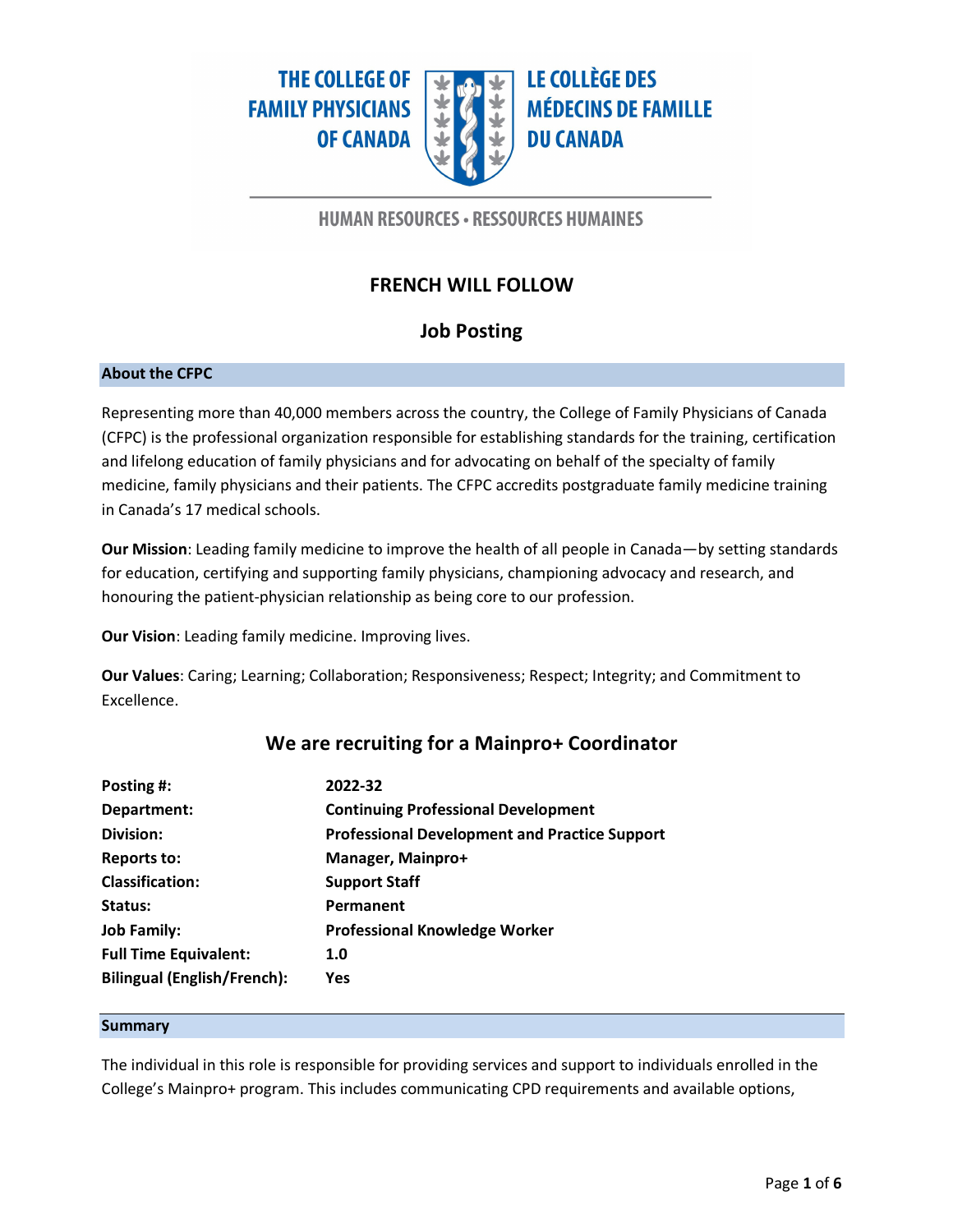validating CPD activity submissions, and maintaining up to date participant files. This position is also responsible for providing support to CFPC members regarding the CFPC Professional Learning Plan (PLP) and Certificates of Added Competence (CACs), including troubleshooting PLP and CAC modules in the Mainpro+ online platform, communication of specific CPD requirements related to CACs, and responding to member inquiries about the PLP.

### **Main Responsibilities**

- Mainpro+ member support including PLP/CAC related issues
	- o Answer member inquiries via phone, email, live chat and scheduled Zoom calls.
	- o Provide high-level technical support to members who are unfamiliar with the CAC/PLP modules, in the Mainpro+ online platform where needed
	- o Follow up or discuss with other departments, Member Care Centre or colleagues as needed to achieve a full resolution of identified issues
- Review and approve credit submissions, transcripts and requests for special consideration
- Create reports to audit CPD entries, and to analyze PLP participation and CAC credit submissions
- Data entry for direct credit entry
- Coordinate PLP and CAC communications to Mainpro+ participants (example social media, weekly digest, email content)
- Attend in-person events and conferences to promote Mainpro+, CACs, and PLP
- Participate with the onboarding of new team members as required
- Contribute to delivering on the overall work plan of the department and strategic goals of the CFPC
- Demonstrate behaviours aligned with the CFPC Values in Action
- Develop and maintain collaborative relationships at all levels of the organization in order to build trust and confidence in the services provided
- Ensure effective and professional communications with all internal and/or external contacts
- Participate in the development and/or execution of special projects as required
- Participate on internal staff committees or working groups as required
- Support the team and collaborate with colleagues to ensure departmental needs are met including absence coverage and cross-training as required
- Work in accordance with all CFPC policies, procedures, and processes with all applicable legislation
- Work in accordance with all health and safety requirements

### **Requirements**

- Bachelor's degree
- Minimum of 3 years of relevant experience
- Verbal and written communication skills, with the ability to express ideas and opinions clearly and effectively in English and French
- Intermediate knowledge of Microsoft Office Suite
- Advanced Communication skills
- Strong ability for problem solving
- Advanced skills in conflict de-escalation and resolution
- Ability to prioritize and organize work effectively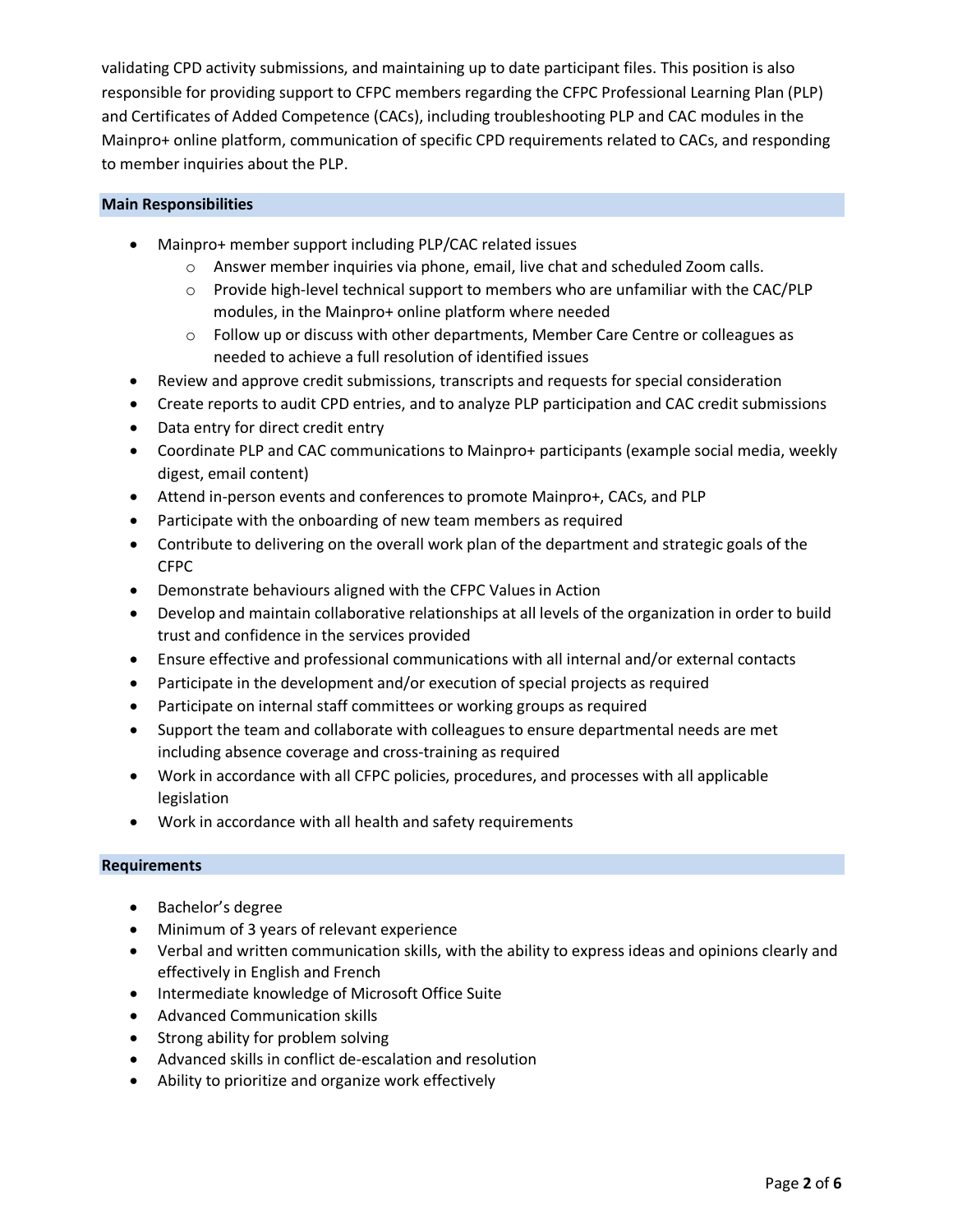- 8:00 a.m. 4:00 p.m. or 8:30 a.m. 4:30 p.m. or 9:00 a.m. 5:00 p.m. 5 days a week
- Some travel (< 10% of the time), including both in and out-of-town.

This role is based in Mississauga and the successful candidate may have the ability to work remotely in accordance with the Organization's policies and procedures dealing with remote and/or hybrid work arrangements in effect from time-to-time. On February 17, 2022, the Executive Team announced the decision to explore becoming a fully remote, and nationally distributed organization. We are aiming for February 2023 as the date to finalize a decision in this regard. There is much work to be done, including the assessment of which roles, if any, require in person attendance going forward. In the interim, staff work remotely (or work in our office in Mississauga). Attendance in the office and at offsite meetings is voluntary during the pandemic, although there may be policies and/or procedures that require regular in-person attendance introduced in the coming weeks. Unless otherwise identified, all new employees and internal employees who apply for new positions will be expected to commute to our office in Mississauga at their own expense if required to do so.

### **If you share our passion, and are committed to living our CFPC Values**

**please submit a cover letter and your résumé referencing the posting# 2022-32 to: [careers@cfpc.ca](mailto:careers@cfpc.ca) by July 4, 2022.** 

The CFPC is committed to employment equity and diversity in the workplace and welcomes applications from women, visible minorities, Indigenous people, persons with disabilities, and persons of any sexual orientation or gender identity or expression. The *CFPC is committed to fostering a healthy and positive work environment. In accordance with the Accessibility for Ontarians with Disabilities Act, 2005 and the Ontario Human Rights Code, The CFPC encourages* applications from all qualified candidates and will accommodate applicants' needs throughout all stages of the recruitment and selection process. *If selected to participate in the recruitment and selection process, please inform Human Resources of any accommodation(s) that you may require to ensure your equal participation.*

*We thank all those who apply but only those selected for further consideration will be contacted.*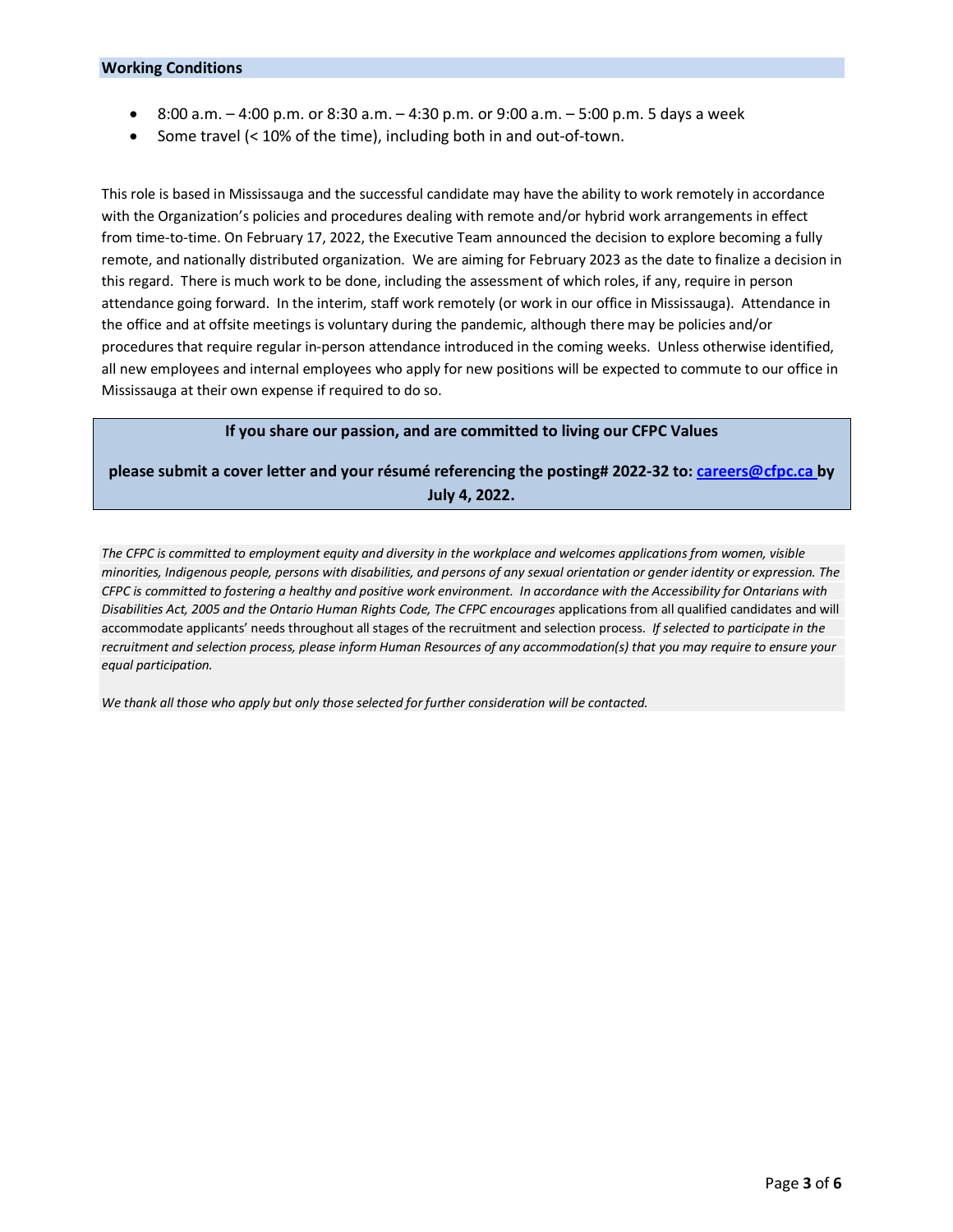## **Offre d'emploi**

## **À propos du CMFC**

Représentant plus de 40 000 membres d'un bout à l'autre du pays, le Collège des médecins de famille du Canada (CMFC) est l'organisme professionnel responsable de l'établissement des normes de formation, de certification et d'apprentissage continu des médecins de famille ainsi que de la défense des intérêts de la spécialité de médecine de famille, des médecins de famille et de leurs patients. Le CMFC procède à l'agrément des programmes de résidence en médecine de famille offerts dans les 17 facultés de médecine au Canada.

**Notre mission :** Nous établissons l'orientation de la médecine familiale afin d'améliorer la santé de la population canadienne — en élaborant les normes de formation ; en accordant la certification et en soutenant les médecins de famille ; en soutenant la recherche et la pratique polyvalente au service des communautés ; en honorant la relation patient/médecin comme élément central de notre profession. **Notre vision :** Leaders en médecine familiale. Pour la santé et une vie meilleure. **Nos valeurs :** La compassion, l'apprentissage, la collaboration, la réactivité, le respect, l'intégrité et l'engagement envers l'excellence.

#### **\*\*\*\*\*\*\*\*\*\*\*\*\*\*\*\*\*\*\*\*\*\*\*\*\*\*\*\*\*\*\*\***

# **Nous sommes à la recherche d'un coordonnateur ou d'une coordonnatrice Mainpro+**

| $No$ de l'offre d'emploi :    | 2022-32                                              |
|-------------------------------|------------------------------------------------------|
| Département :                 | Développement professionnel continu                  |
| Division:                     | Développement professionnel et soutien à la pratique |
| Relève de la :                | Responsable, Mainpro+                                |
| <b>Classification:</b>        | Personnel de soutien                                 |
| Statut :                      | Permanent                                            |
| <b>Famille d'emplois :</b>    | Professionnels/Spécialistes de l'information         |
| Équivalent temps plein :      | 1,0                                                  |
| Bilingue (anglais/français) : | Oui                                                  |
|                               |                                                      |

### **Résumé**

La personne qui occupera ce poste sera chargée de fournir des services et un soutien aux personnes inscrites au programme Mainpro+ du Collège. Il ou elle devra notamment renseigner les participants au programme sur les exigences et les options en matière de DPC, valider les activités de DPC inscrites et tenir à jour les dossiers des participants. Le ou la titulaire de ce poste sera également responsable de fournir un soutien aux membres du CMFC concernant le Plan d'apprentissage professionnel (PAP) du CMFC et les certificats de compétence additionnelle (CCA). Il ou elle devra par exemple résoudre les problèmes de fonctionnement des modules PAP et CCA sur la plateforme en ligne Mainpro+,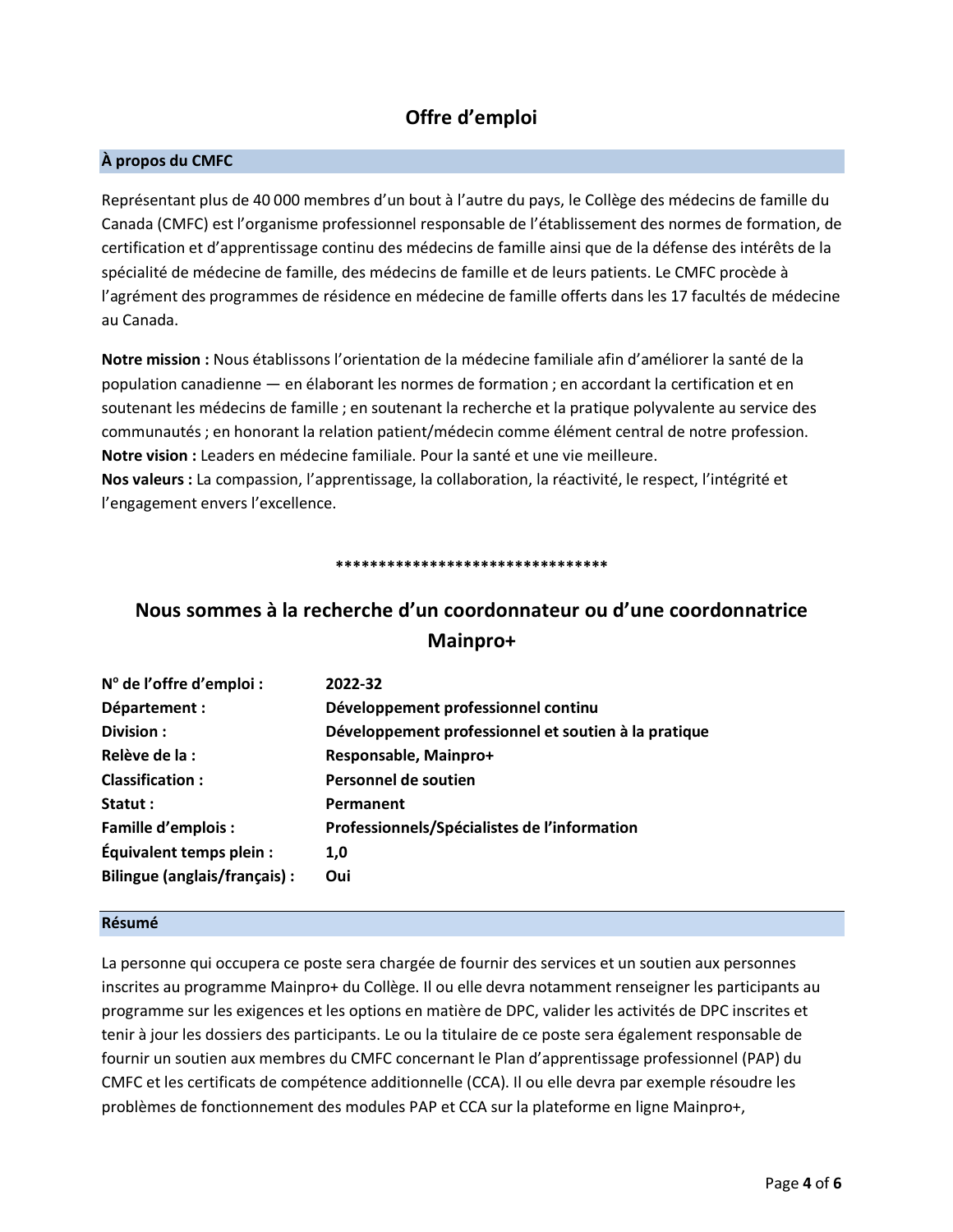communiquer les exigences en matière de DPC qui se rattachent particulièrement aux CCA et répondre aux demandes de renseignements des membres au sujet du PAP.

### **Principales responsabilités**

- Fournir un soutien aux membres Mainpro+, y compris en ce qui concerne les questions liées au PAP et aux CCA
	- $\circ$  Répondre aux demandes des membres par téléphone, par courriel, par clavardage en direct et par appel Zoom programmé
	- o Fournir un soutien technique général aux membres qui connaissent peu les modules CCA et PAP de la plateforme en ligne Mainpro+, au besoin
	- o Assurer le suivi ou discuter avec d'autres départements, le Centre de services aux membres ou des collègues, au besoin, pour parvenir à une résolution complète des problèmes constatés
- Examiner et approuver les inscriptions de crédits, les relevés et les demandes de considération particulière
- Produire des rapports afin de vérifier les inscriptions de DPC et d'analyser les inscriptions de crédits pour la participation au PAP et pour les CCA
- Saisir les données relatives à l'inscription directe des crédits
- Coordonner les communications sur le PAP et les CCA destinées aux participants Mainpro+ (p. ex., médias sociaux, bulletins hebdomadaires, courriels)
- Participer à des événements et à des congrès en personne pour promouvoir le programme Mainpro+, les CCA et le PAP
- Participer à l'intégration de nouveaux membres de l'équipe, lorsque nécessaire
- Contribuer à mettre en œuvre le plan de travail du département et les buts stratégiques du CMFC
- Se comporter conformément aux Valeurs en action du CMFC
- Développer et maintenir des rapports collaboratifs à tous les niveaux de l'organisation afin d'instaurer la confiance dans les services fournis
- Assurer une communication efficace et professionnelle avec toutes les personnes-ressources internes et externes
- Participer à l'élaboration ou à l'exécution de projets spéciaux, au besoin
- Participer à des comités du personnel ou à des groupes de travail internes, le cas échéant
- Appuyer l'équipe et collaborer avec ses collègues pour combler les besoins du département, y compris en cas d'absences et pour la formation croisée, au besoin
- Respecter les politiques, les procédures et les processus du CMFC, ainsi que toutes les lois applicables
- Respecter les exigences en matière de santé et de sécurité

### **Exigences**

- Baccalauréat
- Au moins trois ans d'expérience professionnelle pertinente
- Habiletés de communication orale et écrite, avec la capacité d'exprimer des idées et des opinions clairement et efficacement en anglais et en français
- Connaissances intermédiaires des applications Microsoft Office
- Excellentes habiletés de communication
- Forte aptitude à la résolution de problèmes